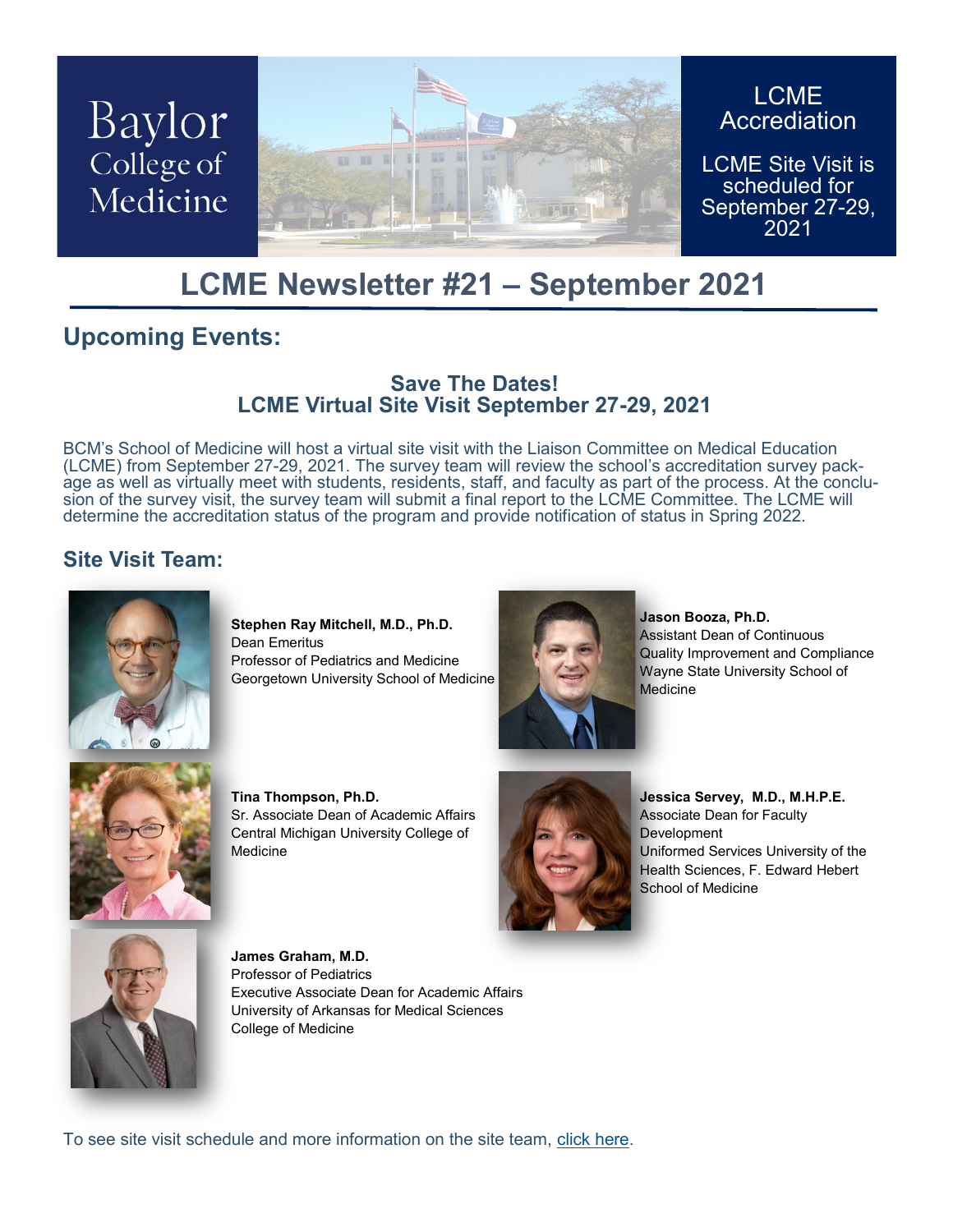

## **LCME Newsletter #21 – September 2021**

### **Element of the Month**

• **Element 7.9 — Interprofessional Collaborative Skills**

#### **Element 7.9 — Interprofessional Collaborative Skills**



**Element 7.9** states that the faculty of a medical school ensure that the core curriculum of the medical education program prepares medical students to function collaboratively on health care teams that include health professionals from other disciplines as they provide coordinated services to patients. These curricular experiences include practitioners and/or students from the other health professions.

Baylor College of Medicine embraces interprofessional education (IPE) as essential to fulfilling our vision of improving health through science, scholarship, and innovation.



[Dr. Anne Gill,](https://www.bcm.edu/people-search/anne-gill-22034) is the Assistant Dean of Interprofessional Education. She is also professor of Pediatrics.

The Four Competencies of IPE:

- Values Ethics for Interprofessional Practice Work with individuals of other professions to maintain a climate of mutual respect and shared values.
- Roles/Responsibilities Use the knowledge of one's own role and those of other professions to appropriately assess and address the healthcare needs of patients and promote and advance the health of populations.
- Interprofessional Communication Communicate with patients, families, communities and professionals in health and other fields in a responsive and responsible manner that supports a team approach to the promotion and maintenance of health and the prevention and treatment of disease.
- Teams and Teamwork Apply relationship-building values and the principles of team dynamics to perform effectively in different team roles to plan, deliver and evaluate patient/population-centered care and population health programs and policies that are safe, timely, efficient, effective and equitable.

IPE experiences for BCM medical students include initiatives with students and faculty from the BCM School of Health Professions, University of Houston College of Pharmacy, Texas Women's University School of Nursing and beginning this fall, Texas Southern University College of Pharmacy.